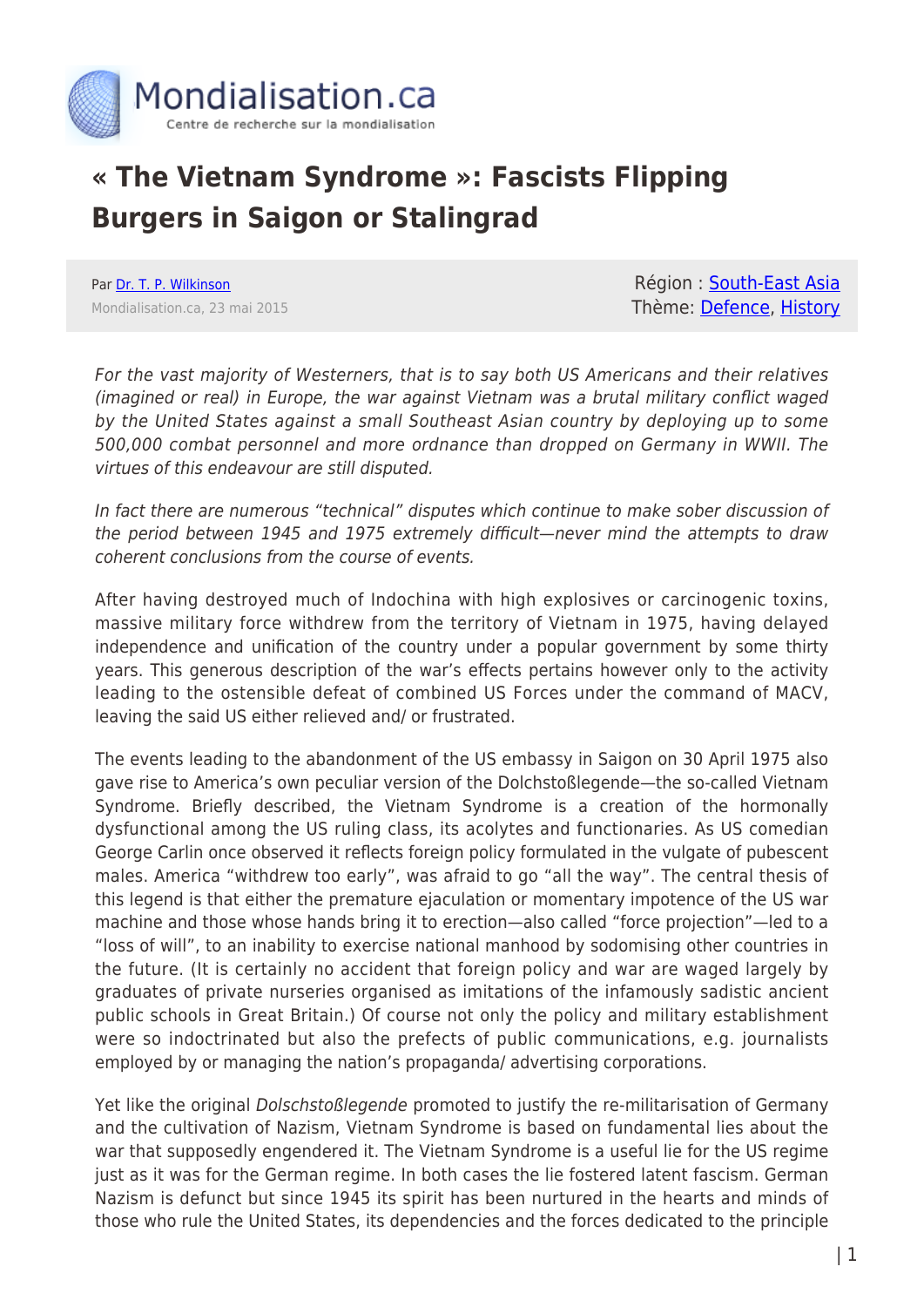formulated so poignantly by Josiah Strong:

"It is manifest that the Anglo-Saxon holds in his hands the destinies of mankind, and it is evident that the United States is to become the home of this race, the principal seat of its power…"

These legends have some fundamental similarities. They are based on deliberate misrepresentations of the war and obfuscation with regard to the interests involved. In order to explain the deceptions behind the Vietnam Syndrome it is necessary to examine the "other war". Contrary to much official history of US involvement in Indochina—the stuffing of almost all the films made—whether documentary or feature—the war began and ended as a CIA operation. The confusion as to war aims, strategy, tactical and operational effectiveness arise entirely from the fact that more than probably any other war fought with conventional forces—up to that time (except Korea but that war hasn't ended yet)—the war in Vietnam was initiated, managed, funded, advertised and ultimately waged by the invisible army of US capitalism.



Villagers flee B-52 bombing Quang Tri provinve 1972. (Photo credit: Don North)

The war against Vietnam is often described as America's first TV war in which the reality of war became present in the living rooms of Americans every night. This statement implies that TV viewers had access to the real war as it was waged—albeit not yet 24-7 or in "real time". Per corollary—and this is one of the assumptions upon which the Vietnam Syndrome is based—those very Americans sitting addicted between Leave it to Beaver re-runs and Bonanza actually saw the war in Vietnam on their television sets. Even a cursory examination of the news footage posted in the Internet and the archival material offered in documentary films belies this.

The presentation of the Vietnam War was with virtually no exception carefully structured in network headquarters before being served to US viewers. Even the controversial Cam Ne story Morley Safer filed and the special report on the battle of Ia Drang were polished by corporate editors at CBS, if only to make them fit into the carefully measured segments between commercials. William Paley, owner and chief executive of CBS, was an old psychological warfare officer in the US Army during WWII—and certainly no opponent of the war or the US government. Just like today's extreme broadcast entertainment, reality TV, the television quality of the war in Vietnam was not an exposure of the war but a structuring of images, often if not primarily intended to conceal what was actually happening in Indochina.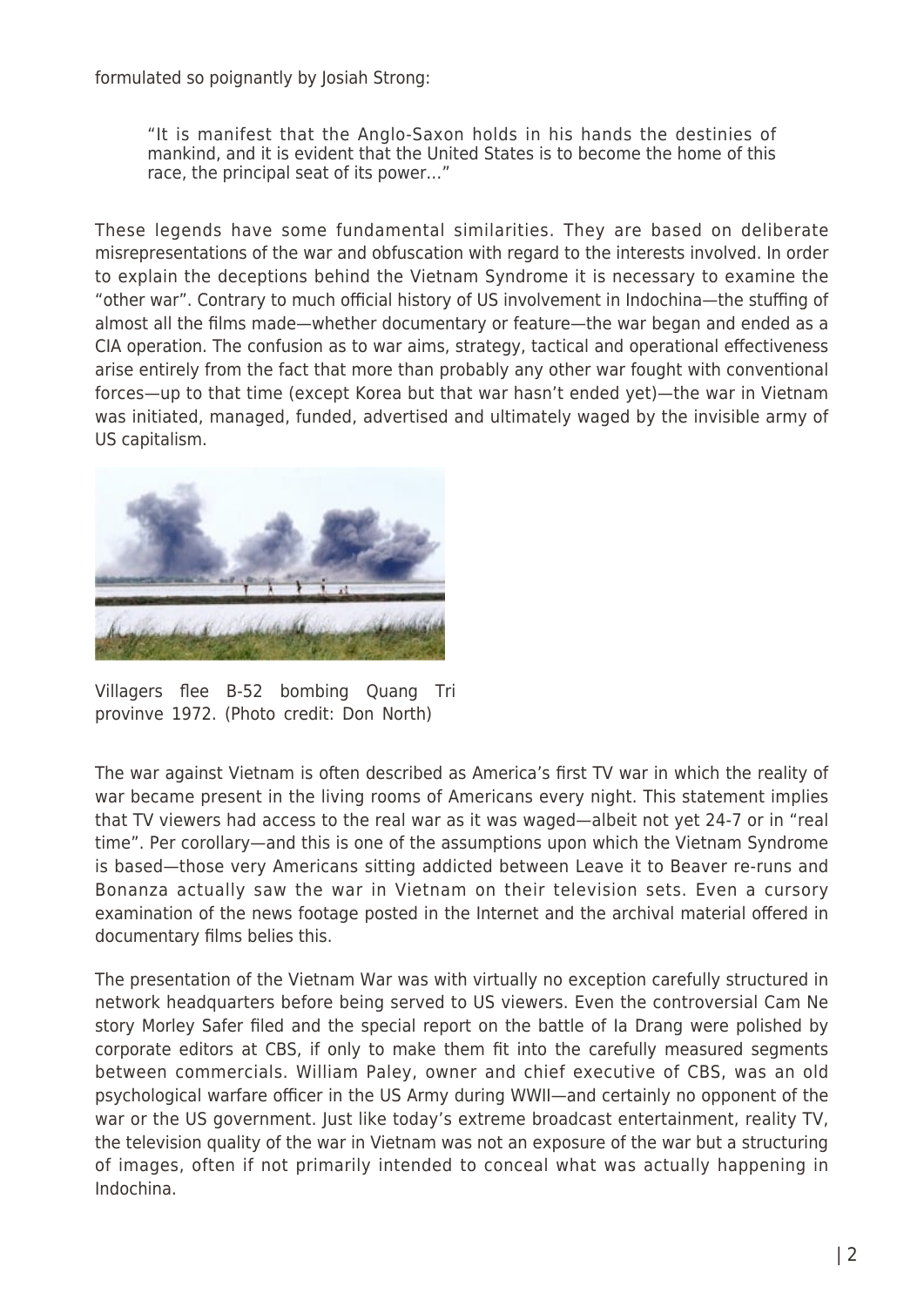Far from random, every broadcast had to be approved by corporate management and such approval usually meant checking with friends or functionaries in the government to "confirm" whatever might be said in public. The intended effect was either to cultivate and manage support for the war or control damage impending or caused by unanticipated disclosures or "leaks" from the geographically sealed environment in which the war was waged. Of course, when the war became a mass spectacle with troop strengths increasing and body bags multiplying, damage control in the form of structured or distractive reporting became more crucial. As the number of witnesses to the war increased the corporate state and its media turned their focus toward distortion rather than concealment. Then as now the ability to magnify trivial events and trivialise major events enhances propaganda efforts far more than conventional censorship or secrecy rules.

The occasional willingness of corporate managers to use their control over media resources in political faction fights should not be confused with any supposed ethical commitment to something as obtuse as informing the citizenry to enable them to make intelligent decisions in the governing of the republic. The latter is officially stated policy of large media conglomerates because such policy is part of their product packaging and competitive strategy to win customers for the advertisers and owners to maximise profits and market share. It is important to remember this fact when assessing "the other war". This covert war—the core of US aggression against Vietnam—depended as much on the capacity of corporate media to wage psychological warfare against the US population as it did upon the conventional military to bomb, strafe, incinerate and otherwise obliterate Vietnamese Vietnam. The quality of public debate, with the benefit of over 40 years of hindsight, does not indicate very much progress in finding, let alone facing the truths about the US war against Vietnam.

Even the infamous Pentagon Papers—generally considered to be a watershed of revelations whose publication by the New York Times turned public opinion against the war—were released in such a way that a disclosure augmented concealment. The leaked documents described the US military activity in Vietnam but omitted chapters describing the CIA role in the war.

In Michael Curtiz' 1942 film Casablanca, German major Strasser, presumably a part of the military mission in French Morocco, reacts angrily to a spontaneous display of Free French patriotism in Rick's Café Americain by demanding that the police Prefect Renault close the club. Renault, agreeing reluctantly but unwilling to appear as responding to German commands, declares the club closed on the pretext that illegal gambling has been discovered—not before collecting his winnings. The film viewer recognises Renault's faint unlike the readers of the New York Times or Washington Post.

Until 1965, the war in Vietnam was almost entirely covert. That does not mean it was secret, in the sense of invisible, but that it was kept largely unknown. The war was waged by the covert action arms of the French accompanied by US "advisors" followed by a transition to CIA. US strategy was to frustrate the consolidation of the Vietnamese nationalist state—the PRVN—in Hanoi by isolating it politically, economically, and demographically. Having adopted the French shell company, the État du Vietnam, created by the retreating French in 1949, they needed to prevent the elections agreed in the 1954 Geneva Accords and build a nation capable of sustaining the shell, which the US then baptised the Republic of Vietnam. The problem was that they had created a country but this country had no citizenry beyond the officials, functionaries and economic beneficiaries of the shell in Saigon.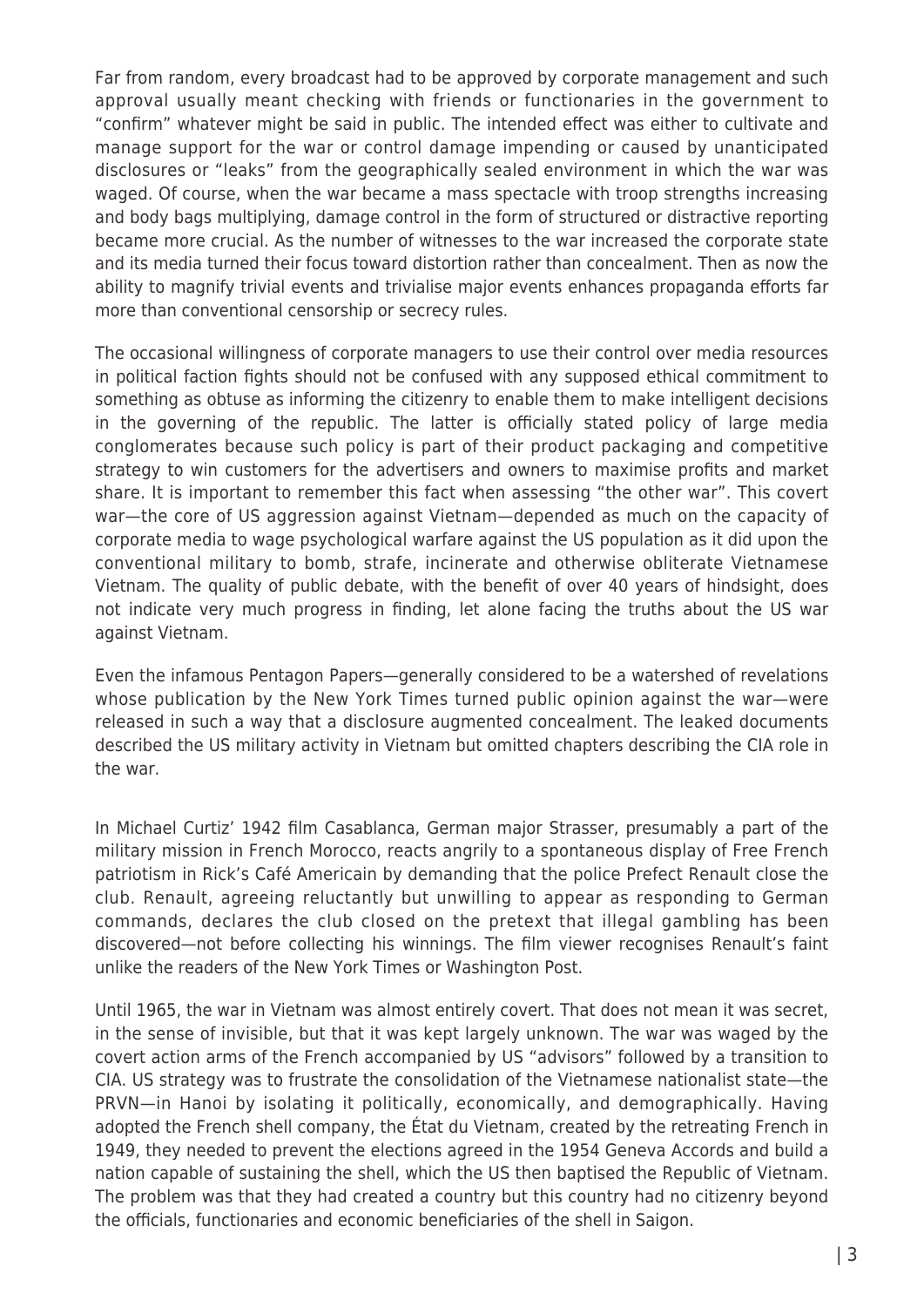The approach can be compared to a group of investors who approach a lawyer to establish a new company or tax vehicle, etc. The lawyer has an off-the-shelf entity that is already incorporated. The investors buy the entity for a nominal sum, change the name, appoint new directors and inject the required capital to conduct business with limited liability. Not only is this a faster way to license a business in corporate form, it also can limit the disclosures that investors might be required to make were they registering the company personally for the first time. As an organisation founded mainly be corporate lawyers and their traditional hired thugs—often from the days of "white shoe" terrorism in Latin America, the corporate lawyer's approach to Vietnam was quite a natural choice from the beginning—far more fitting than an ostentatious military campaign.

In order to create a Republic of Vietnam, the shell bought by the Company to offer a foothold for US corporate expansion in Southeast Asia, it was not enough to inject a few billion dollars and run it like the French had run the État. To prevail in the election agreed under the 1954 Geneva Accords, the CIA found it needed a population—one that would vote to remain citizens of a state that did not exist in the minds of the majority of Vietnamese. The CIA and its subsidiaries, affiliates, and joint venture partners invested enormous energy and sums of money to rally population from Tonkin to help fill the South with more people and thus increase the number of votes available. Under no conditions were Vietnamese to be allowed to choose their own form of political organisation. A strong cohesive shareholder minority below the 18th parallel was positioned with CIA assistance to exert a controlling interest and eject the hostile shareholders, rejecting their share certificates as somehow fraudulent in what would become an extremely violent "proxy fight".

Strictly speaking this was the underlying premise of "nation-building", a fashionable slogan even today for interference in the internal affairs of other countries. Nation-building sounds like a friendly, benevolent activity particularly to Westerners who have been taught the founding myths of the United States. However, the people of Vietnam already understood themselves as a nation before the US arrived. The problem faced by the US regime was not the absence of a nation, that still had to be built, but the presence of one incompatible with the needs of the United States. Franz Neumann argued in 1942, National sovereignty handicaps imperialist expansion. Indeed whenever democratic states resort to expansion, they almost invariably abandon the national concept and glorify racial and biological traits that allegedly make them superior to the conquered. The doctrine of the white man's burden illustrates this point, and is true of the United States.

There was no need to build a Vietnamese nation as far as the Vietnamese were concerned. The problem for the US invaders was to create and consolidate a corporate vassal state. As Neumann also pointed out,

"The modern state however has not been created by the nation but resulted from the introduction of commodity production, which has preceded the appearance of modern nations. When the product of labor as a commodity is convertible into money, this money can be used to build the state and establish a bureaucracy and standing army."

Pre-existing Vietnam was rejected just as General Hodges rejected the People's Committees in Korea and Admiral Dewey rejected the Philippine Republic in 1899. In order to build the nation most favourable for US corporate exploitation, it was necessary to destroy any semblance of the existing one. Vietnam was not a settlement operation, like the North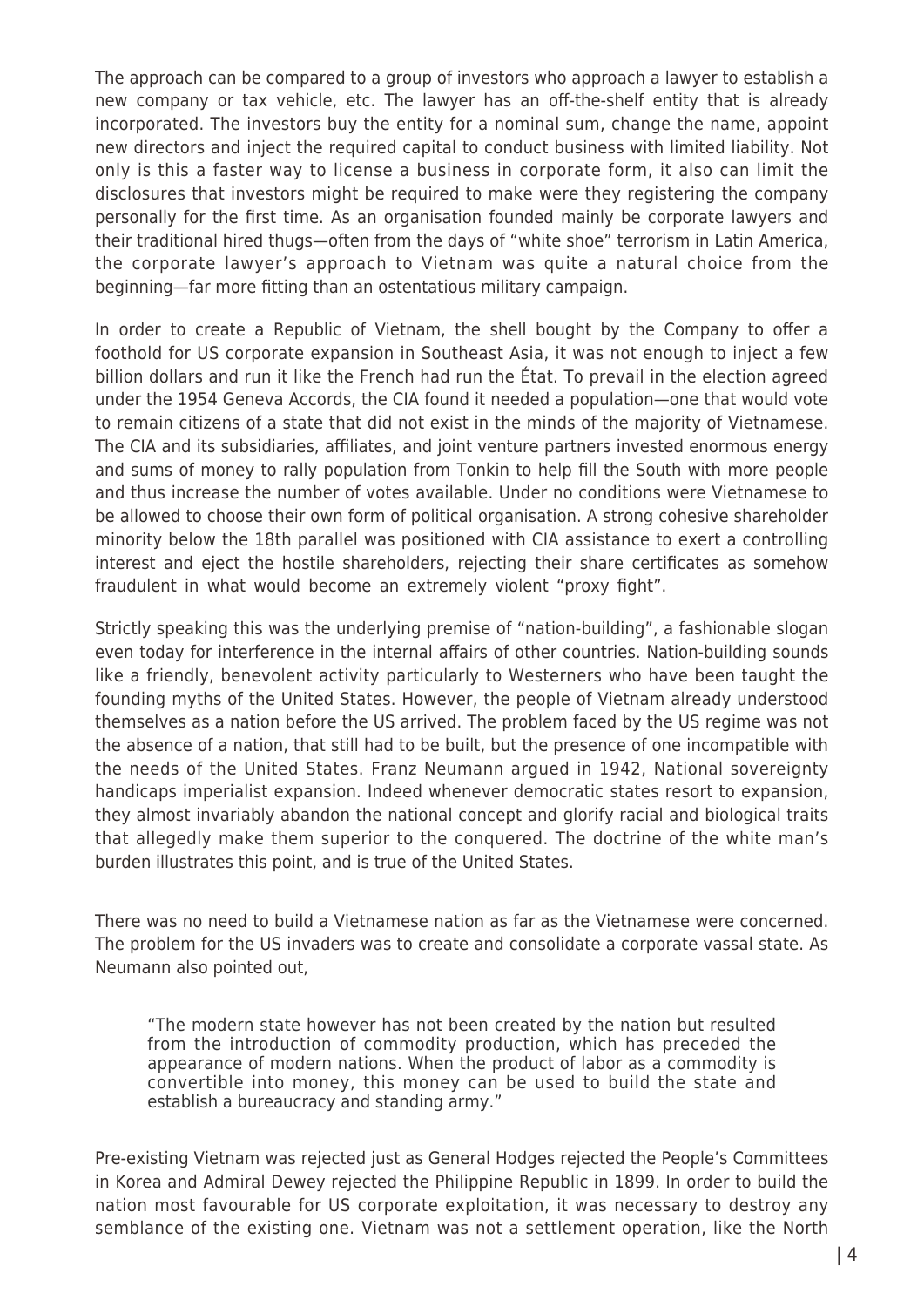American continent. Unlike the indigenous North Americans, the Vietnamese could no longer be driven into extinction– to do so would also have removed the cheap labour needed to work the country as a business. Unable to settle they had to make Vietnam a business venture with Vietnamese (which US corporations are arguably doing now.) The business venture had to be made attractive by creating a captive market– just like GM systematically opposed or destroyed public transport to promote cars. "Nation-building" is jargon to describe how the US regime creates markets—for products nobody needs—to extract maximum profits. US objectives were criminal from the start in the way corporations organise criminal activity, euphemistically called "business".

With the decision to create a Republic of Vietnam virtually out of whole cloth, mainly the rags left by the French, a series of policies and practices evolved that were on the one hand consistent with the deepest political and cultural sins of the United States and on the other hand best exemplify the relationship between the US corporate elite and their National Socialist brethren.

From the standpoint of the US regime the fates of Vietnam and Korea were integrally linked in the vision of a US Asia-Pacific empire. The empire's covert warriors certainly felt they had learned from Korea and hoped to dispense with the kind of war that had been fought there. The introduction of massive military force was certainly not planned or intended before 1964. The corporate lawyers at Langley and the corporations they represent were convinced that the experience in Iran, throughout Latin America, especially in Guatemala, and in manipulating Western European politics had allow them to capitalise their new Indochina shell in Vietnam. By 1964 they had discovered they were wrong. A thousand years of Vietnamese identity could not be erased with ad campaigns displaying burger-flippers like McDonald's serving in Vietnamese. The shell company was threatened with bankruptcy if something was not done to create a sustainable market—to manufacture a population that would demand "RVN product".

"Civic Action" is deliberately portrayed as the deployment of rugged soldiers performing relief or construction operations for people in need. It plays on fantasies of masculinity and chivalry also implying that the civic action tasks are undertaken under such difficult conditions that only soldiers would be capable of performing them. The weapons borne by the soldiers are subconsciously turned into ploughshares following the narrative of the "good American soldier" which has been the stock of Hollywood propaganda for decades. To a limited extent this "generosity" is supposed to persuade the target population too. However, the soldiers' weapons are not the innocent accessories of macho construction workers as presented for metropolitan consumption.

The French and US civic action programs were always decoration for intelligence and counter-insurgency operations. The principal counter-insurgency strategy pursued until 1964 was the so-called "strategic hamlet system". Since the armed Vietnamese resistance to the French État du Vietnam and the US Republic of Vietnam was defined as an alien force which relied upon the local population for support, attempts were made to resettle rural populations in fortified camps and thus isolate them from the supposed foreign invaders. This policy was not fundamentally different from the British concentration camps in South Africa. For one obvious reason, this strategy could not succeed on its own—the supposed "foreign" invaders were not foreign at all. Since there was no identifiable distinction between pro-American and anti-American Vietnamese, the expensive and ultimately halfhearted strategic hamlets program was deemed a failure.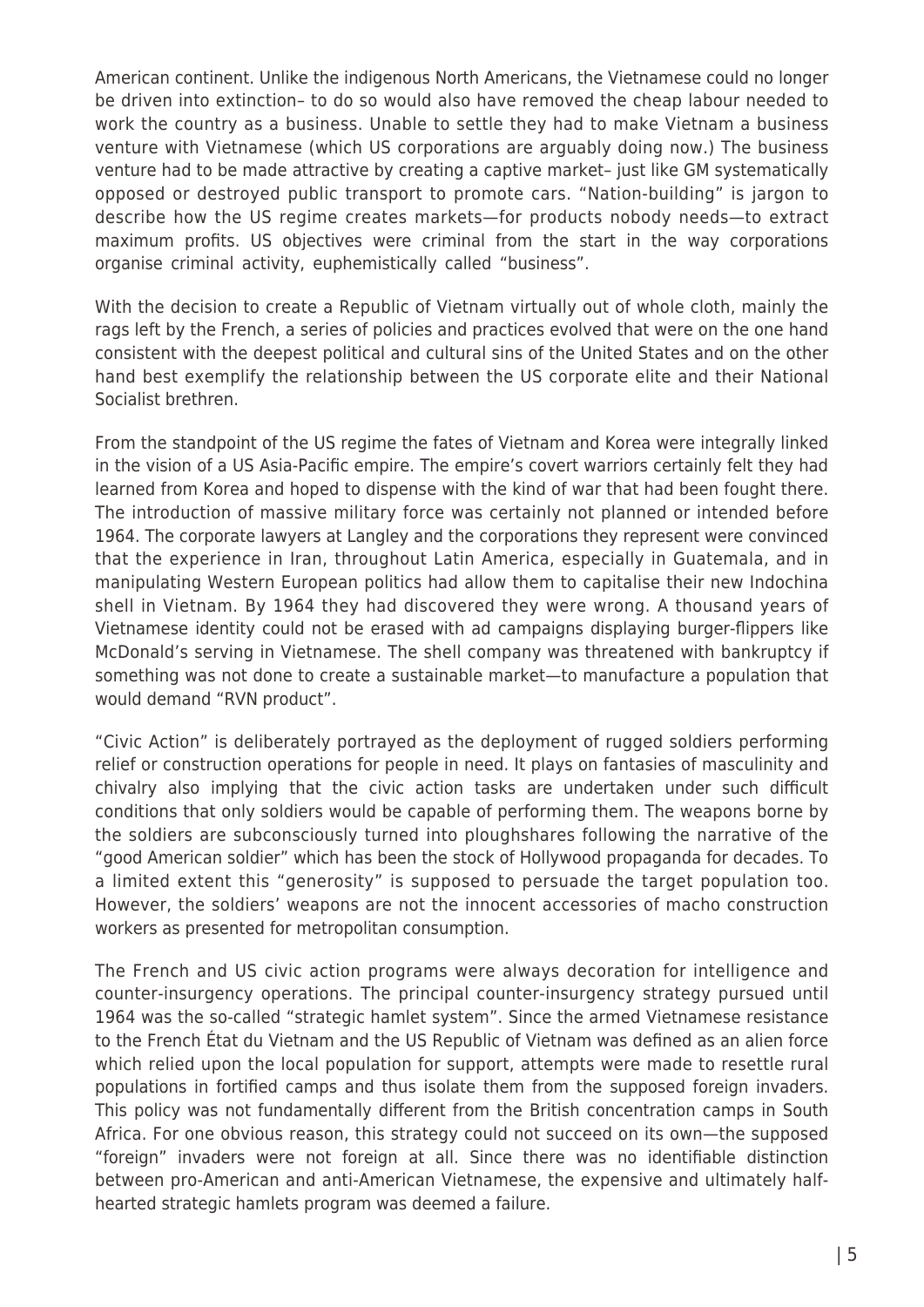More intensive and diverse marketing instruments were required if the competition for political loyalty in Vietnam was to be curbed and eliminated. The Catholic-dominated burger joint in Saigon could neither make an edible hamburger nor smile convincingly to the Buddhist majority at the counter. None of the customers were impressed and even worse they exhibited no particular interest in hamburgers and fries under the stars and stripes (if not the golden arches). Corporate management was faced with its last alternative to create a stable market by a) destroying the competition and b) destroying the competitor's customer base. Corporate empires are established and maintained not by talent but by deploying business talent in the respective theatres of economic warfare. Creating a US vassal state with a captive population follows the same principles applied by Exxon, Microsoft or McDonald's. Like the US itself, these corporate brands are ubiquitous because of conquest and the ideology of business (especially entrepreneurialism) that equates their success with progress and freedom. The impending failure of the Saigon label only intensified demands for proper elections as agreed in Geneva and threatened the entire business venture. More time was needed and covert action was simply not working fast enough.

The USS Maddox incident in the Gulf of Tonkin provided the pretext for creating open hostilities between the US and the PRV. With a quasi-state of war now extant between the US and the government in Hanoi, elections could be indefinitely postponed and more cover could be given for intensified covert operations—the marketing campaign to create an RVN population that could be permanently isolated from the PRV. The Southeast Asia Resolution was also adopted to deceive the US public about the nature of US policy in Vietnam. The ideology of business is sufficiently strong among US Americans to sustain a policy of ordinary economic exploitation. However, exploitation of Indochina was part of an Asia-Pacific strategy that had already cost billions (for Korea) and would cost even more. Therefore it was deemed necessary to package the billions in future subsidies to US corporations in terms of national defence and protection of Vietnamese from communism. The Tonkin Gulf show was needed to justify despatching combat forces actually needed to support the covert war already under way. From that point onward, the only Vietnamese in the eyes of the US television viewers were those in the US-occupied South. The Vietnamese in the PRV were simply communists without any nationality (just as communists had been defined as foreigners in the US).



Corporate propaganda—advertising—is an accepted part of life in the US and much of the West. People pay exorbitant amounts of money to function as billboards for corporations—that is to wear branded clothing, eat branded food, and imitate the behaviour of branded celebrities. It may be argued that it is harmless as long as people can choose not to wear Nike clothing, eat McDonald's hamburgers, and can walk or cycle instead of driving cars. The domination of the burger, software and fuel markets by a handful of megalomaniacs and their corporate instruments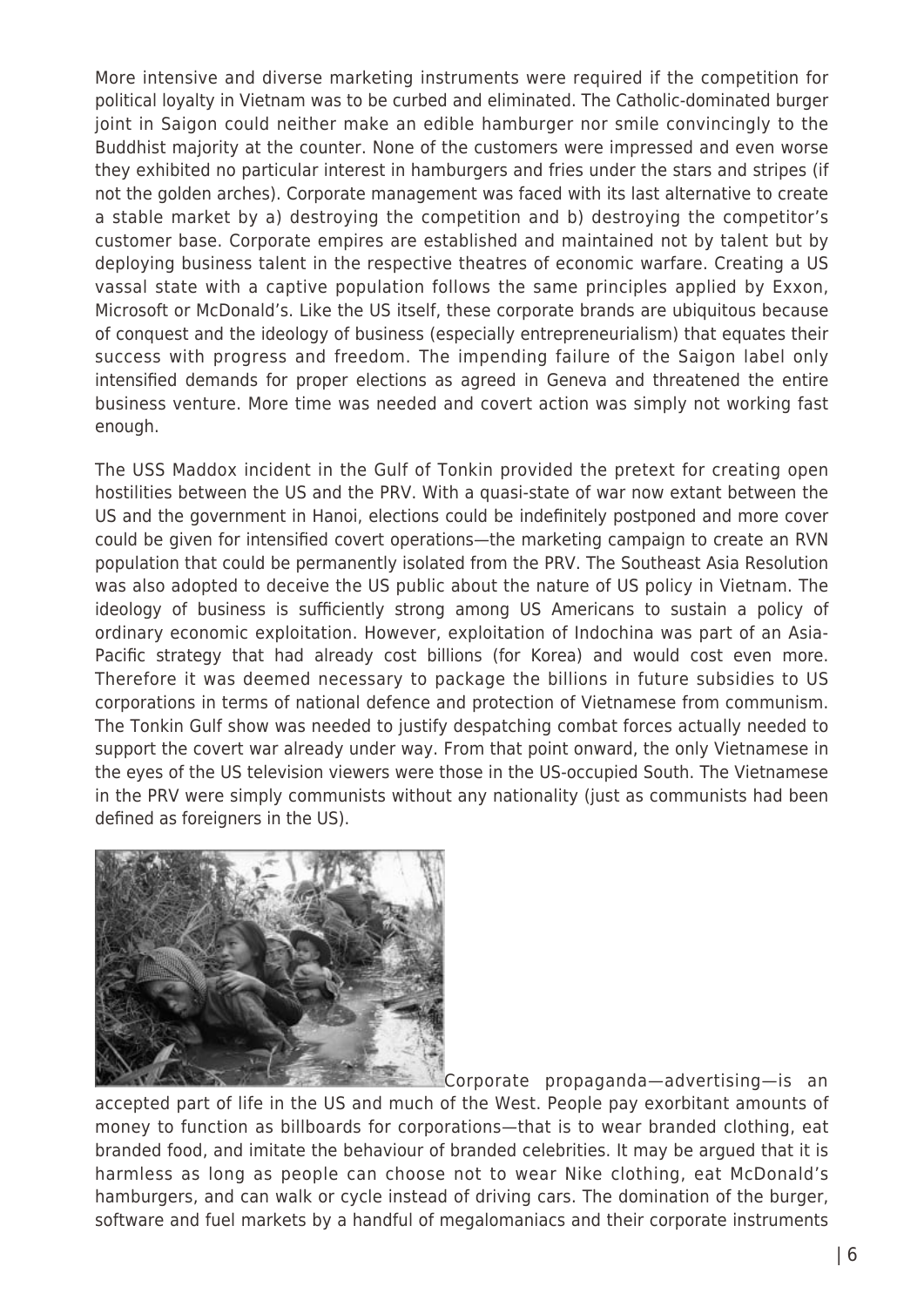may be tolerable if ultimately indigestible. The same cannot be said about a country where the majority of the population are faced with swallowing the corporate product or being destroyed. The US essentially dissolved Vietnam—as they had other Asian republics they targeted—and declared the territory open for exploitation (development). The overall mission, the strategy and tactics applied in the attempt to fulfil this mission were essentially identical to those for which highest-ranking Nazi officials and functionaries were tried in Nuremberg after 1945.

The Nuremberg Principles, derived from the statutes of the International Military Tribunal adopted in London and the tribunal's rulings in the course of the Nuremberg trials, are deemed part of international law. Aside from subsequent conventions and treaties, torture, retaliatory attacks against non-combatants, slave labour, as well as summary execution under denial of due process were all held to be crimes for which both individuals, governments and corporate entities could be held liable. In addition aggressive war was established as a crime under international law—a principle also articulated in the UN Charter. Although the US was a principal party to the Nuremberg statutes and the tribunal, its reservations (and today one can say refusal) with regards to jurisdiction were presaged in the cautious remarks made by the US Chief Counsel Robert Jackson:

"Unfortunately, the nature of these crimes is such that both prosecution and judgment must be by victor nations over vanquished foes. The worldwide scope of the aggressions carried out by these men has left but few real neutrals. Either the victors must judge the vanquished or we must leave the defeated to judge themselves. After the First World War, we learned the futility of the latter course. The former high station of these defendants, the notoriety of their acts, and the adaptability of their conduct to provoke retaliation make it hard to distinguish between the demand for a just and measured retribution, and the unthinking cry for vengeance which arises from the anguish of war. It is our task, so far as humanly possible, to draw the line between the two. We must never forget that the record on which we judge these defendants today is the record on which history will judge us tomorrow. To pass these defendants a poisoned chalice is to put it to our own lips as well. (emphasis added) We must summon such detachment and intellectual integrity to our task that this Trial will commend itself to posterity as fulfilling humanity's aspirations to do justice."

Since 1945 the US regime has regularly circumvented application of the Nuremberg precedents by exempting itself from jurisdiction of international criminal court venues and extending such exemption to its agents, functionaries, and armed forces. The US exerts its sovereignty and its pretension to the highest judicial standards to argue that even to the extent it might accept the Nuremberg Principles as binding, no foreign court or international court empaneled with non-US judges could conceivably render a "fair" verdict.

As a result the United States has never been successfully prosecuted and subjected to international criminal law judgement that was enforced. In 1989, the US regime began what can only be called an aggressive psychological war against the governments of target countries using pseudo-judicial venues imposed by multilateral treaties.

Despite the proliferation of such venues, the US has also exempted itself from the jurisdiction of these fora. The International Criminal Court—whatever virtues it might have. were it in fact governed by the original UN system—is little more than an instrument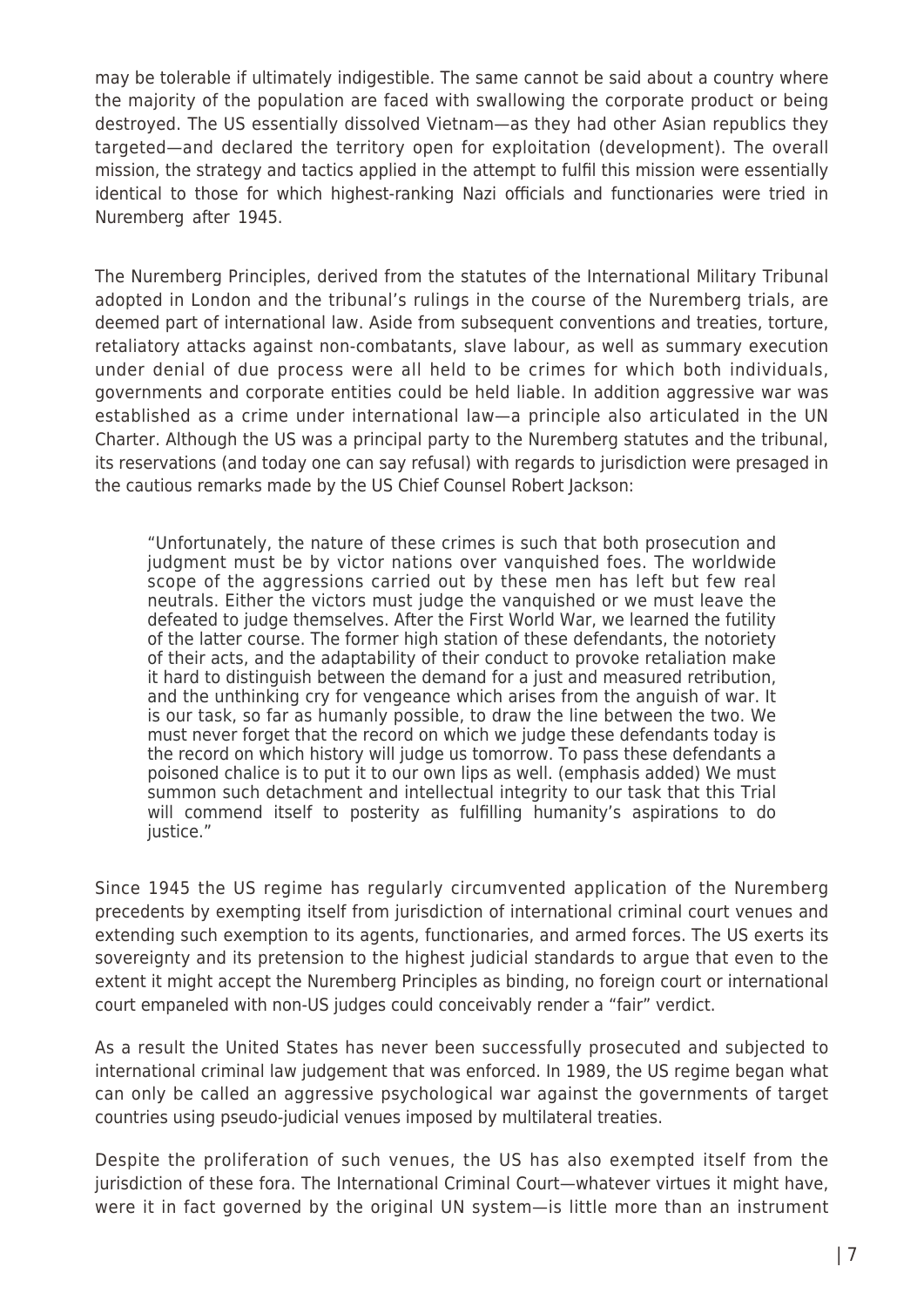designed to give US attacks against the "infrastructure" of its enemies the "colour of law". It is part of the combination of quasi-judicial measures, economic sanctions, military invasions or assaults, and covert terror operations that evolved out of the Vietnam "experience". There are different names for this package: humanitarian intervention, "right to protect" (R2P), or just plain anti-terrorism (anti-communism having become obsolete).

The origins of this global corporate strategy, successfully applied in Indonesia in 1965, where at least one million or more people were murdered imposing a US vassal regime with virtually no trace of US/ UK initiative, can be found in the policies and practices of the Nazi regime developed and applied for the extermination of the Soviet Union—Operation Barbarossa. In fact, the US regime slaughtered approximately the same proportion of the Vietnamese population as were killed by the Nazi invasion of the Soviet Union—some 20%.

An essential part of the Nazi war aims was the settlement and exploitation of the European part of the Soviet Union. The details of this were later outlined in Generalplan Ost. Once the Wehrmacht had invaded Soviet territory, the Soviet Union was deemed extinct as a political entity. The population was reduced to the status of stateless persons who would then become subject to the protection of the realm (Reich). Specific secret instructions were issued to the German military commanders in what have been called the Barbarossa Jurisdiction Decrees.

The view adopted by the Nazi regime was that since the Soviet Union was not a party to either the Hague or Geneva conventions governing the conduct of land war, its civilians—in particular the political leadership—did not constitute protected persons. Hitler explained the regime's logic by saying that the war against the Soviet Union was not between states but was a "race war" against the "Jewish-Bolshevist" criminals in order to establish the living space needed for Germany. Franz Neumann called this a "Germanic Monroe Doctrine".

The focus on the US military operations, particularly against the PRV regular army, that is to say on the conventional war in Vietnam—is both distracting and deceptive. No doubt the destruction and viciousness of US bombing, chemical warfare and daily atrocities in the course of sweeps, cordon and search, search and destroy, and field engagements with NVA units was unspeakable. The profits earned by US corporations arming the US military were obscene. US land forces, Army and Marines, lived up to their own traditions from more than a century of terrorising and exterminating indigenous peoples. The air forces continued—despite overwhelming evidence of its futility—bombing Vietnam as if it were one long Dresden. Indeed conventional military operations had their own dynamic. If Vietnam had been a conventional war, almost like Korea, the violence would have been atrocious to be sure.

However in Vietnam the military was not there of its own accord. The US military had been sent to occupy Japan and Korea, but not to occupy Vietnam. Amidst all the dioxin-soaked, cratered square kilometres of Vietnam despoiled by the customers of DuPont, Dow, General Motors et al. are the untold thousands of people murdered by CIA's death squad prototype, what became the CIA's Phoenix program. While the US television viewer was gratifying his patriotism vicariously, the covert war—euphemistically called the "war for hearts and minds" was accelerated. DuPont and Dow were "creating better lives through chemistry" and CIA was coordinating an immense bureaucratic network designed to convert or kill the competition for its own version of Vietnam.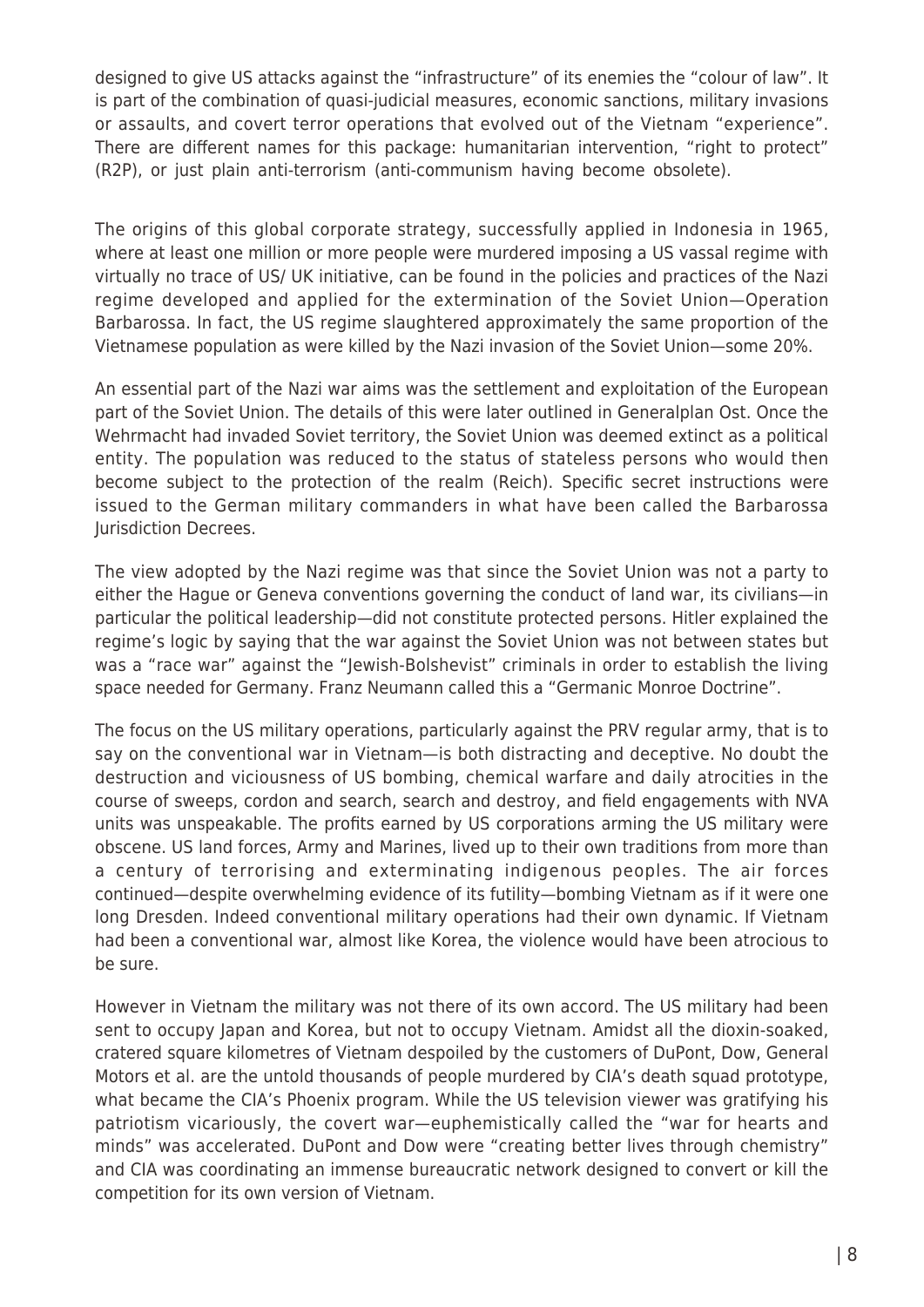Leaving aside the dubious legality of the US invasion by regular troops in 1965, CIA action defied any pretence to legality. US officials were under no statutory authority to conduct surveillance against

Vietnamese citizens, pursue them through police or military measures, interrogate, sentence, detain, imprison—or kill them—not to mention torture. Hence all CIA operations whether conducted directly by US civilian or military organisations had to be dressed in the bureaucratic clothing of the Vietnamese state the US had created. The original legal system of the Republic of Vietnam was deemed inadequate so CIA had the constitution amended to make communism and being a communist a crime. The effect of this and other emergency legislation and executive decrees was to create a veneer of statutory legality for the actions CIA wanted to conduct in Vietnam through its hired surrogates. The laws might constitute bills of attainder, incompatible with US law, but because this was Vietnam, the CIA could argue that Vietnamese law permitted the actions whose execution it was merely advising. Formal legality (as opposed to substantive justice) is not only endemic to bureaucracies like the CIA but also characteristic of corporate law practice—the legal culture that prevails in the agency.

The second line of defence for extra-legal CIA practices was that they were not policy. William Colby testified that while torture and assassinations were no doubt performed by people associated with Phoenix, Phoenix was not an assassination program. US Congressman Pete McCloskey charged that the planned assassinations under Phoenix violated "several treaties and laws"—in particular Article 3 of the Geneva Conventions which prohibits "the passing of sentences and the carrying out of executions without previous judgment pronounced by a regularly constituted court, affording all the judicial guarantees which are recognised as indispensable by civilized peoples." Torture, mutilation and cruel treatment are also forbidden. Colby claimed—based on a legal opinion prepared inhouse—that Vietnamese citizens were not "protected persons" in terms of the Geneva Conventions. Several contortions were used to exclude civilians from protection of ordinary laws as well as international law. In practice the Phoenix program defined anyone whose loyalty to the Saigon regime was not absolutely demonstrated and certified to be an enemy—essentially non-Vietnamese, a foreigner and stateless person afforded no legal protections whatsoever.

This is precisely the legal framework created by the Barbarossa Jurisdiction Decree and socalled Political Commissar Decree issued by the German High Command to regulate the political warfare waged against the Soviet Union. These bear citing at length:

Decree on the jurisdiction of martial law and on special measures of the troops

The exercise of martial law serves primarily to maintain military discipline.

The wide extent of operational space in the East, the form of combat that this offers, and the peculiarity of the enemy, present tasks to the courts martial…that, with their limited personnel, they can only solve, if military law restricts itself for the time being to its central task.

That is only possible if the troops themselves defend themselves against every threat from the enemy civilian population without mercy….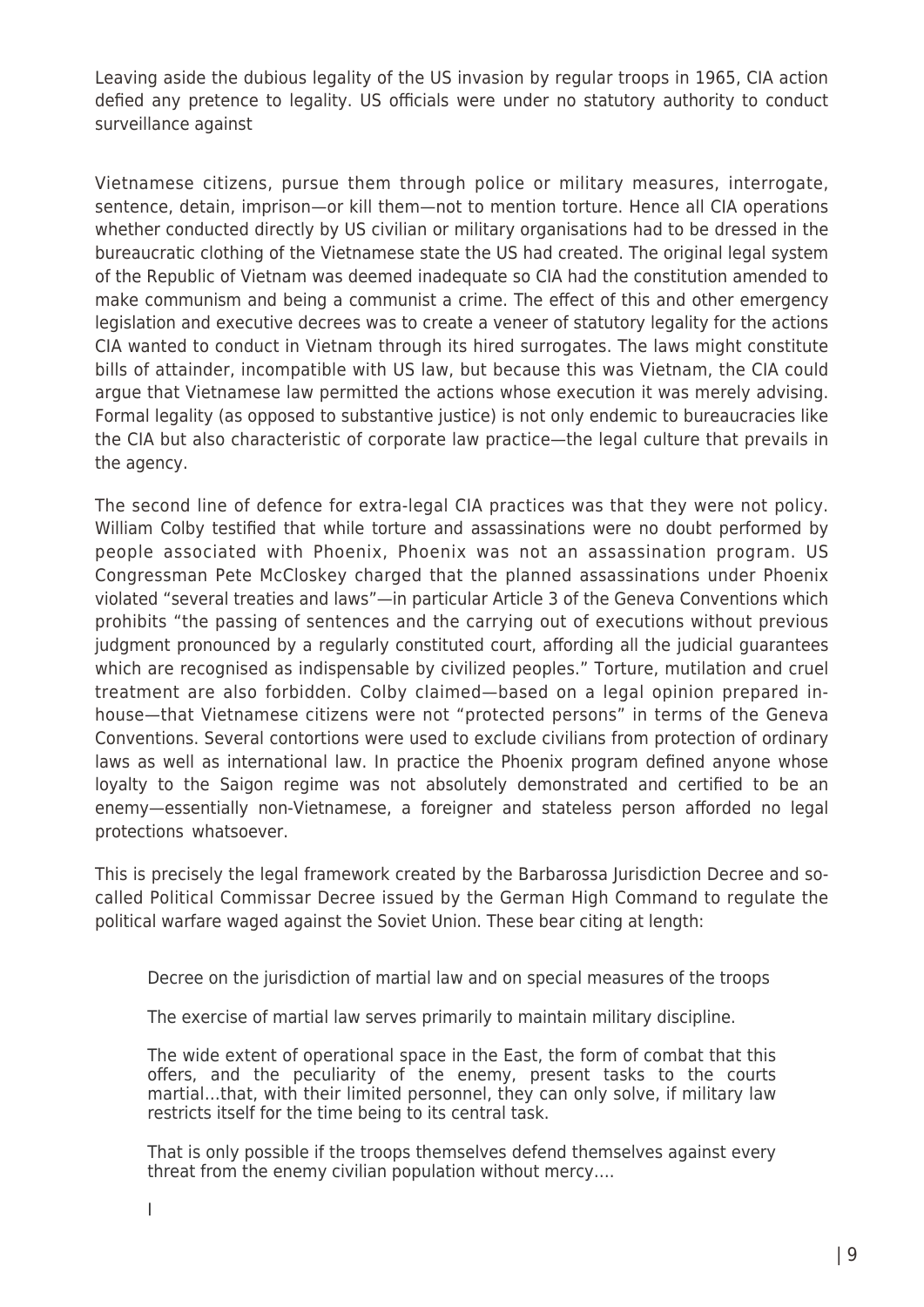Treatment of criminal acts by enemy civilians

1. Criminal acts of enemy civilians are withdrawn until further notice from the jurisdiction of courts-martial and summary courts.

2. Guerrillas are to be dispatched without mercy by the troops either in combat or while trying to escape.

3. Furthermore, all other attacks by enemy civilians against the Wehrmacht, its members and retinue are to be repelled on the spot by the most extreme measures up to the destruction of the attacker.

4. Where measures of this kind were missed or were initially not possible, the suspicious elements are to be immediately brought before an officer. He will decide whether they are to be shot.

Collective drastic action will be taken immediately against communities from which treacherous or insidious attacks against the Wehrmacht are launched, on the orders of an officer with at least the rank of battalion commander upwards, if the circumstances do not permit a speedy apprehension of individual culprits.

5. It is expressly forbidden to detain suspected culprits, in order to hand them over to the courts when jurisdiction over native inhabitants is restored to these.

II.

Treatment of criminal acts by members of the Wehrmacht or its retinue against native civilians

1. For acts which members of the Wehrmacht or its retinue commit against enemy civilians, there is no compulsion to prosecute, even when the act represents at the same time a military crime or offense.

2. In judging such deeds it is to be considered in any proceedings that the collapse in the year 1918, the later period of suffering of the German people, and the battle against National Socialism with the movement's countless sacrifices of blood are incontestably to be attributed to Bolshevik influence, and that no German has forgotten that.

3. The chairman of the court must therefore examine whether a disciplinary reprimand is appropriate or whether it is necessary to institute judicial proceedings. The chairman only orders court-martial proceedings for acts against native inhabitants, when the maintenance of discipline or the protection of the troops demands it. That applies, for example, in the case of serious acts that result from the loss of sexual restraint, are derived from a criminal disposition, or are a sign that the troops are threatening to run wild. Criminal acts, by which lodgings or supplies or other plunder are senselessly destroyed to the detriment of our own troops, are not on the whole to be judged more leniently.

This secret decree bears uncanny resemblance to the emergency decrees, the outlawing of communism, and the administrative detentions laws upon which the Phoenix program was based, and which represent the core CIA strategy for "neutralising" the so-called Viet Cong Infrastructure. The Commissar decree goes even further: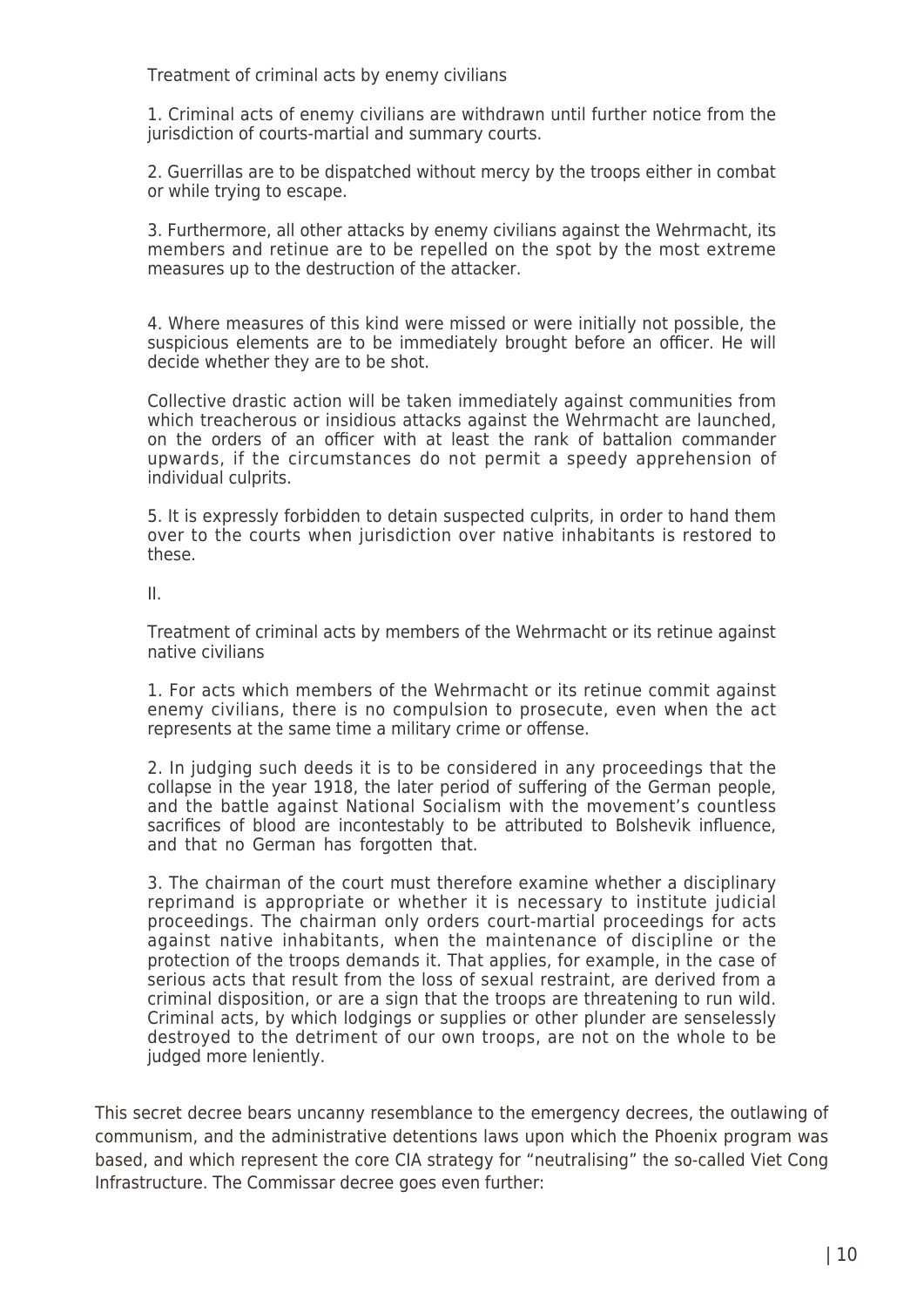Guidelines for the Treatment of Political Commissars

In the battle against Bolshevism, the adherence of the enemy to the principles of humanity or international law is not to be counted on. In particular the treatment of those of us who are taken prisoner in a manner full of hatred, cruelty and inhumanity can be expected from the political commissars of every kind as the real pillars of opposition.

The troops must be aware that:

1. In this battle mercy or considerations of international law with regard to these elements is false. They are a danger to our own safety and to the rapid pacification of the conquered territories.

2. The originators of barbaric, Asiatic methods of warfare are the political commissars. So immediate and unhesitatingly severe measures must be undertaken against them.

They are therefore, when captured either in battle or offering resistance, as a matter of routine to be dispatched by firearms.

The following provisions also apply:

2. …Political commissars as agents of the enemy troops are recognizable from their special

badge—a red star with a golden woven hammer and sickle on the sleeves…. They are to be separated from the prisoners of war immediately, i.e. already on the battlefield. This is necessary, in order to remove from them any possibility of influencing the captured soldiers.

These commissars are not to be recognized as soldiers; the protection due to prisoners of war under international law does not apply to them. When they have been separated, they are to be finished off.

3. Political commissars who have not made themselves guilty of any enemy action nor are suspected of such should be left unmolested for the time being. It will only be possible after further penetration of the country to decide whether remaining functionaries may be left in place or are to be handed over to the Sonderkommandos. The aim should be for the latter to carry out the assessment.Guideli

In the battle against Bolshevism, the adherence of the enemy to the principles of humanity or international law is not to be counted on. In particular the treatment of those of us who are taken prisoner in a manner full of hatred, cruelty and inhumanity can be expected from the political commissars of every kind as the real pillars of opposition.

The troops must be aware that:

1. In this battle mercy or considerations of international law with regard to these elements is false. They are a danger to our own safety and to the rapid pacification of the conquered territories.

2. The originators of barbaric, Asiatic methods of warfare are the political commissars. So immediate and unhesitatingly severe measures must be undertaken against them.

They are therefore, when captured either in battle or offering resistance, as a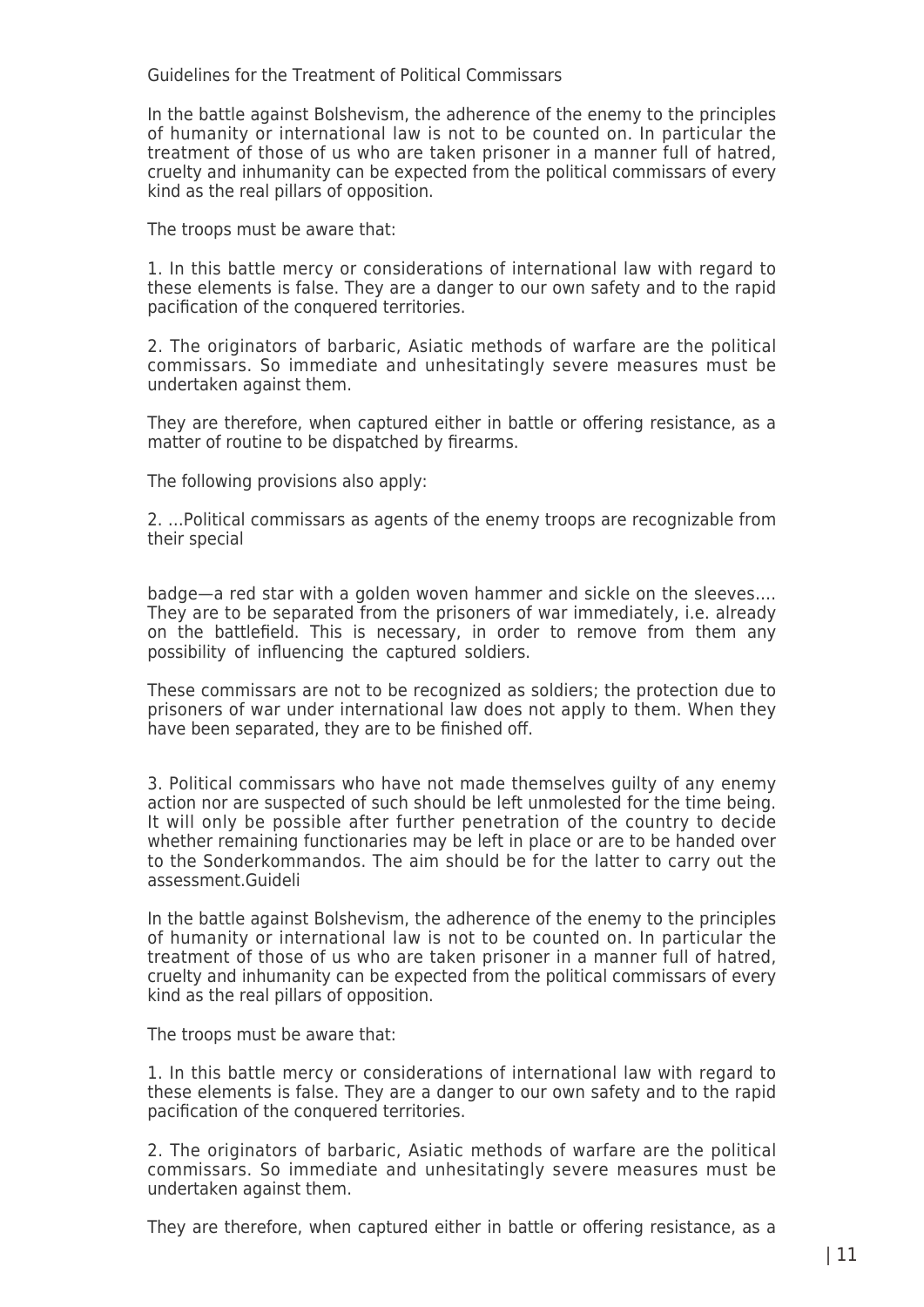matter of routine to be dispatched by firearms.

The following provisions also apply:

2. …Political commissars as agents of the enemy troops are recognizable from their special

badge—a red star with a golden woven hammer and sickle on the sleeves…. They are to be separated from the prisoners of war immediately, i.e. already on the battlefield. This is necessary, in order to remove from them any possibility of influencing the captured soldiers.

These commissars are not to be recognized as soldiers; the protection due to prisoners of war under international law does not apply to them. When they have been separated, they are to be finished off.

3. Political commissars who have not made themselves guilty of any enemy action nor are suspected of such should be left unmolested for the time being. It will only be possible after further penetration of the country to decide whether remaining functionaries may be left in place or are to be handed over to the Sonderkommandos. The aim should be for the latter to carry out the assessment.

In judging the question « guilty or not guilty », the personal impression of the attitude and bearing of the commissar should as a matter of principle count for more than the facts of the case which it may not be possible to prove."

The Sonderkommandos (special units) included SS and SD as well as specially constituted police units. Phoenix after 1965 operated just like the Wehrmacht in the Soviet Union. Regular military devastated the Vietnamese countryside, while specialised political assassination units were responsible for despatching VCI—what the Nazi regime called the "real pillars of the opposition" during its invasion of the Soviet Union. Citizens in the territory occupied by the Wehrmacht and other organs of the NS state were not even subject to martial law with its administrative procedures. Phoenix operated along the same lines. Vietnamese had no protection from the violence of US military occupation of their country.

The CIA had incited the military invasion of Vietnam because the assumptions of its marketing strategy—that there Vietnamese could be persuaded to stop being Vietnamese or denounce fellow citizens as being "not Vietnamese" and therefore beyond the pale, i.e. subject to extermination were false. Despite its initial plans to change from a "shotgun" approach to a "rifle" approach, the only way to protect the long and uncertain road to a Vietnam purified of nationalists, communists and anyone else considered ideologically unreliable in corporate Vietnam was to bring Barbarossa-type fire power against the rural population, destroying its means of subsistence and concentrating the population so that the death squad system could do the rest.

So-called Vietnamisation—following the withdrawal of US combat troops in 1973—was intended to transfer as much of CIA pacification technology and organisation to ostensibly Republic of Vietnam institutions. However this failed in the end for two reasons. First of all VCI was never accepted as a legitimate or workable pacification target. It was understood by all Vietnamese (even those who exploited it opportunistically) as an entirely US idea. Secondly as long as the CIA had funds to finance Phoenix there were people willing to take the money. When funds dried up, Vietnamese Phoenix units were unable to operate and